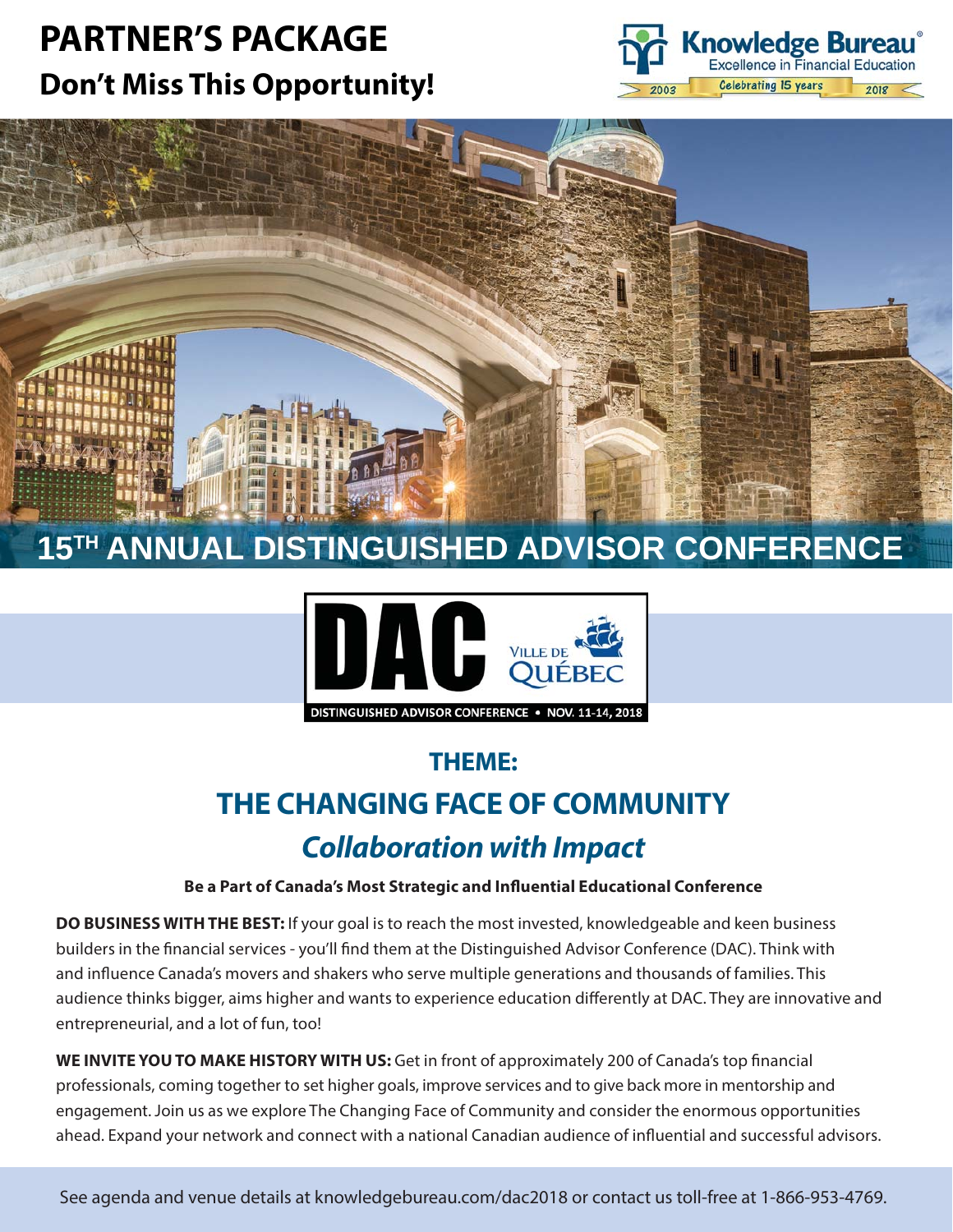## **THE DISTINGUISHED ADVISOR CONFERENCE:**

**Increase Brand Awareness, Build Valuable Relationships, Increase Market Share**



## **NATIONAL PROMOTIONAL CAMPAIGNS: EXPAND REACH AND BRAND**

Position your firm as a leader in the tax and financial services. Your logo and company name will appear in all DAC marketing as soon as you sign on. Your message will reach tens of thousands through weekly e-newsletters and e-blasts, on Knowledge Bureau's website and social media presence, brochures, cross promotions and at roadshows.







#### **CONNECT WITH HUNDREDS OF CANADA'S TOP WEALTH ADVISORS**

DAC's primary audience is tax and financial advisors from across Canada who work with families to build, grow, preserve and transition sustainable wealth, that is, after taxes, inflation and fees. Those seven elements comprise the framework of our educational programming, known as Real Wealth Management™. See our Delegate Demographics at www.knowledgebureau.com under the Conference/Partnership Package tab.

#### **NETWORK WITH AN EDUCATIONAL PURPOSE**

Knowledge Bureau Education is synonymous with High Standards. Knowledge Bureau Directors and Planners know the tax and financial services and how they intersect to bring family wealth management into the stratosphere.

"The reason Intuit partners with Knowledge Bureau is simple… the quality of the attendees! They are an engaged audience."

Scott Zandbergen, Intuit Profile Group Marketing Manager

#### **QUALIFY FOR ADVANTAGEOUS GROUP RATES FOR YOUR TEAMS**

Your advisor teams and associates will qualify for group rates on all Knowledge Bureau educational programs for the entire year. DAC is pre-accredited for CE/CPD with most professional organizations including IIROC, Insurance Councils, and Chambre de la Sécurité Financière.

"The DAC conference is the place to be for the latest business building tips and strategies!" - Ozy Camacho, Publisher, Investment Group, Investment Executive

**Join us as a strategic and educational partner as we think about how to set higher goals, improve services and give back more at a time when bold, new issues that shape tax and economic policy in Canada.**

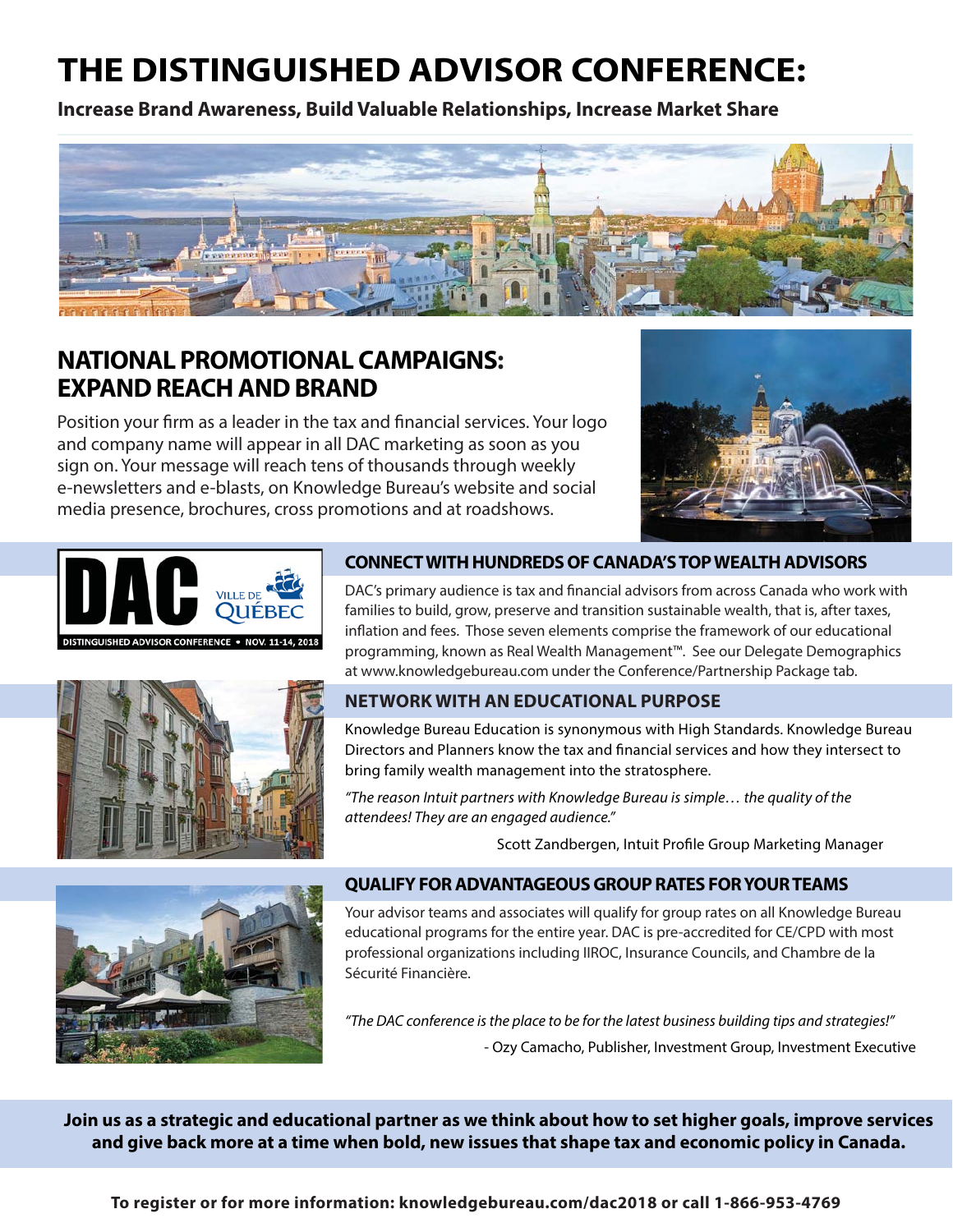## **THE DISTINGUISHED ADVISOR CONFERENCE:**

**Value Added Opportunities to Build Your Presence!** See agenda for details

### PARTNER - OUTSTANDING PRACTICE

**\$19,500**

- **Five Complimentary Registration Packages (\$10,000 value)**
	- Best Practices Session Speaker On Stage (**\$7,500 value**)
- Co-Host DAC Gala Birthday Bash on Final Night
- Outstanding Practice Scholarship Presenter
- Free Upgrade to Private VIP Networking Suite
- Platinum Partner Recognition on Website Including eBlasts and Knowledge Bureau Report
- On Site: Signage, Banners, Journal and Video Displays
- Preferred team registration rates

### DIAMOND PARTNER

#### **Distinguished Young Advisors Award / Client Innovation Scholarship Award - \$14,500 - 2 Available**

- **Each Partner Receives Three Complimentary Registration Packages (\$6,000 value)**
- One Partner will Present Young Advisors Award Plus Onstage Panel (**\$7,500 value**)
- One Partner Will Present Client Innovation Scholarship Plus Onstage Panel (**\$7,500 value**)
- Diamond Partner Recognition on Website Including eBlasts and Knowledge Bureau Report
- On Site: Signage, Banners, Journal and Video Displays
- Preferred team registration rates

#### SILVER PARTNER

#### **\$5,500 - 2 Available**

- **One Complimentary Registration Package (\$2,000 value)**
- Educational Session Speaker on Stage
- Silver Partner Recognition on Website Including eBlasts and Knowledge Bureau Report
- On Site: Signage, Banners,Journal and Video Displays
- Preferred team registration rates

#### GRADUATION CEREMONY PARTNER **\$2,500 - 1 Available**

#### **OR**

#### FIRST TIMERS RECEPTION PARTNER **\$2,500 - 1 Available**

- **One Complimentary Registration Package (\$2,000 value)**
- Co-Host at Graduation Ceremony and First Timers Reception
- Logo Recognition on Website Including eBlasts and Knowledge Bureau Report
- On Site: Signage, Banners, Journal and Video Displays
- Preferred team registration rates

#### MEDIA PARTNER **\$15,500 - 3 Available**

- **Two Complimentary Registration Packages (\$4,000 value)**
- Media Room Interview Opportunities
- Social Media Opportunities
- Media Partner Recognition on Website Including eBlasts and Knowledge Bureau Report
- On Site: Signage, Banners, Journal and Video Displays
- Preferred team registration rates

#### PARTNER - BUSINESS BUILDER RETREAT **\$16,500**

- **Four Complimentary Registration Packages (\$8,000 value)**
- Business Leadership Session Speaker on Stage (**\$7,500 value**)
- Co-Host of Opening Reception and Remarks at Closing
- Free Upgrade to Private VIP Networking Suite
- Business Partner Recognition in Knowledge Bureau Report
- Business Partner Recognition on Website, Social Media and eBlasts
- On Site: Signage, Banners, Journal, and Video Displays
- Preferred team registration rates

## GOLD PARTNER

#### **\$7,500 - 10 Available**

- **Two Complimentary Registration Package (\$4,000 value)**
- Educational Session on Stage
- Gold Partner Recognition on Website Including eBlasts and Knowledge Bureau Report
- On Site: Signage, Banners, Journal and Video Displays
- Preferred team registration rates

## MIMOSA BREAK PARTNER

**\$5,500/3 days participation - 1 Available**

- **One Complimentary Registration Package (\$2,000 value)**
- Includes Participation in Live Onstage Delegate Survey and Presentation of Results and Gifts
- Logo recognition on Website Including eBlasts and Knowledge Bureau Report
- On Site: Signage, Banners, Journal and Video Displays
	- Preferred team registration rates

### BREAKFAST PARTNER

#### **\$5,500/3 days participation - 1 Available**

- **One Complimentary Registration Package (\$2,000 value)**
- Includes Participation in Live Onstage Delegate Survey and Presentation of Results and Gifts
- Logo recognition on Website Including eBlasts and Knowledge Bureau Report
- On Site: Signage, Banners, Journal and Video Displays
- Preferred team registration rates

### EXCLUSIVE PRINT PARTNERSHIPS

- **DAC JOURNAL BACK COVER** FULL PAGE/FULL COLOUR **\$1,950**
	- **DAC JOURNAL INSIDE FRONT COVER**  FULL PAGE/FULL COLOUR **\$1,000**

**• DAC JOURNAL INSIDE BACK COVER** FULL PAGE/FULL COLOUR **\$1,000**

**PROMO ITEMS** *CONDITION*  **accepted**